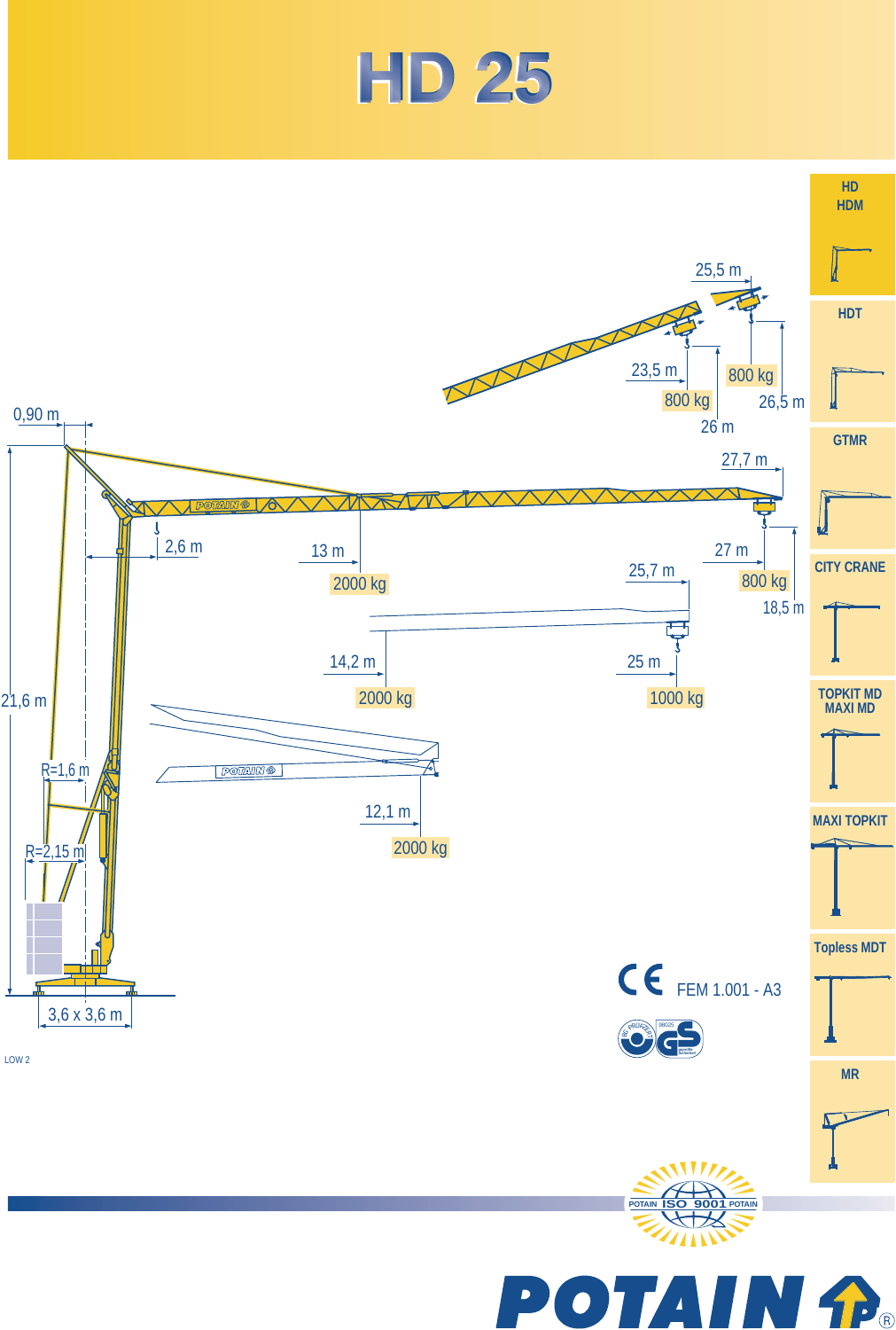| <b>Courbes de charges</b> | <b>Example 2</b> Load diagrams | <b>Curve di carico</b> | O                   |
|---------------------------|--------------------------------|------------------------|---------------------|
| Lastkurven                | <b>Curvas de cargas</b>        | <b>E</b> 负荷曲线          | $\langle 0 \rangle$ |

*AAAAAAAA* 



| 27 <sub>m</sub><br>$\sqrt{N}$ | $2,6 \blacktriangleright$ | 12,1<br>2000 |
|-------------------------------|---------------------------|--------------|
| 25 <sub>m</sub><br>$\sqrt{N}$ | $2,6 \blacktriangleright$ | 12,1<br>2000 |

LOW 1

**HD 25** 

| 12,1 |  |  |  |  |                                                                |  |  | 13 14 15 16 17 18 19 20 21 22 23 24 25 26 27 m                           |  |
|------|--|--|--|--|----------------------------------------------------------------|--|--|--------------------------------------------------------------------------|--|
| 2000 |  |  |  |  |                                                                |  |  | 2000 1820 1670 1540 1430 1330 1245 1165 1100 1035 980 930 880 840 800 kg |  |
|      |  |  |  |  |                                                                |  |  |                                                                          |  |
| 12,1 |  |  |  |  | 14,2 15 16 17 18 19 20 21 22 23 24 25 m                        |  |  |                                                                          |  |
| 2000 |  |  |  |  | 2000 1875 1730 1610 1500 1405 1315 1240 1170 1110 1050 1000 kg |  |  |                                                                          |  |

 $\overline{\Lambda}$ 

XXXXXXXXXX

| Flèche relevée                                   | <b>I</b> Luffing jib | <b>Example 3 Service Strategier Strategier Strategier Strategier Strategier Strategier Strategier Strategier Strategier Strategier Strategier Strategier Strategier Strategier Strategier Strategier Strategier Strategier Strat</b> | <b>KID</b>        |
|--------------------------------------------------|----------------------|--------------------------------------------------------------------------------------------------------------------------------------------------------------------------------------------------------------------------------------|-------------------|
| Ausleger in Steilstellung <b>CO</b> Flecha izada |                      | <b>ID</b> 起升吊臂                                                                                                                                                                                                                       | $\triangleleft$ C |



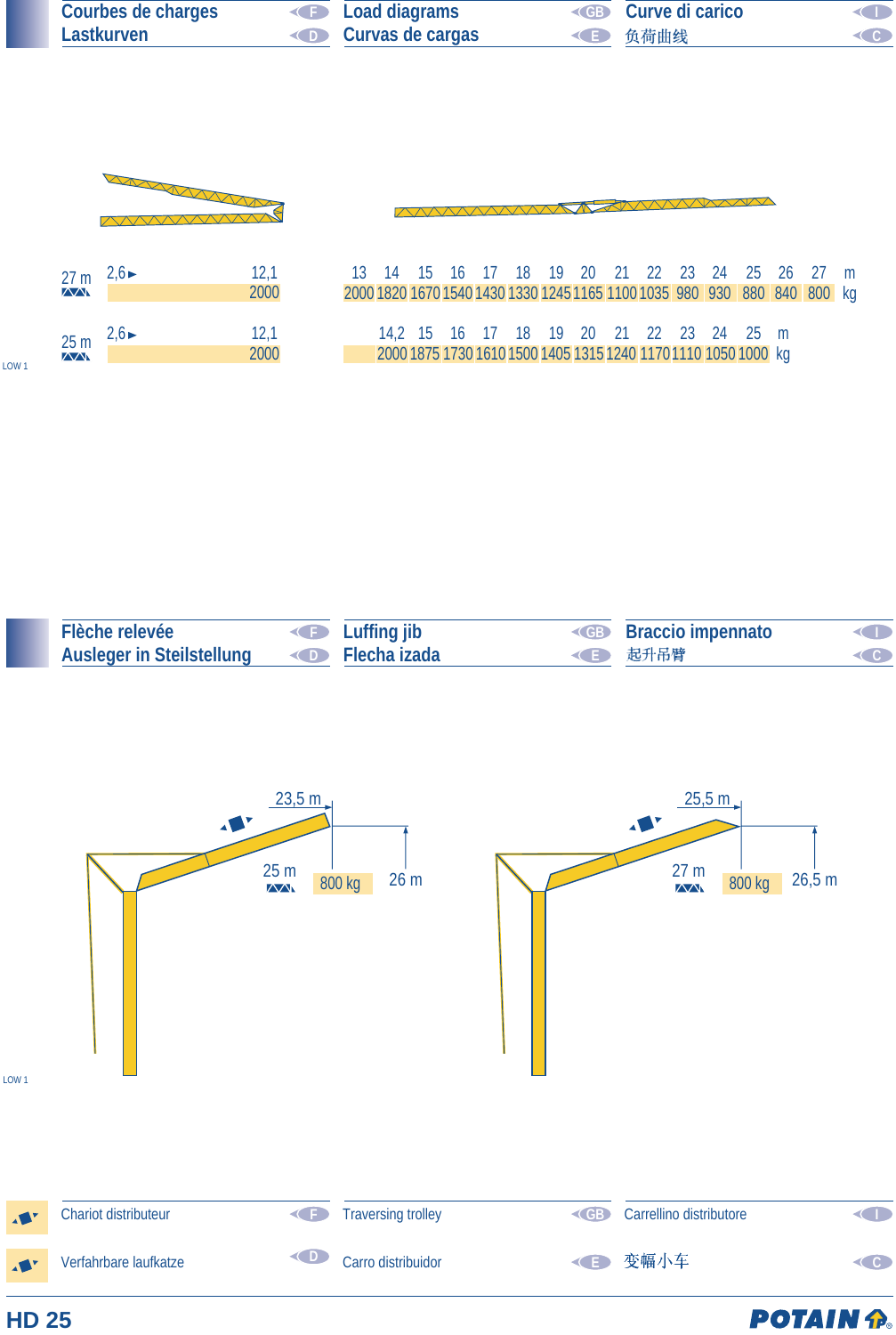| <b>Réactions</b> |        | <b>Reactions</b>  | CGK.       | Reazioni |  |
|------------------|--------|-------------------|------------|----------|--|
| Eckdrücke        | $\sim$ | <b>Reacciones</b> | <b>CEP</b> |          |  |
|                  |        |                   |            |          |  |



## LOW 1

| $\mathbf{A}$ | Réactions en service                                                                                                                            | Reactions in service                                                                                                                        | Reazioni in servizio                                   |
|--------------|-------------------------------------------------------------------------------------------------------------------------------------------------|---------------------------------------------------------------------------------------------------------------------------------------------|--------------------------------------------------------|
|              | Réactions hors service                                                                                                                          | Reactions out of service                                                                                                                    | Reazioni fuori servizio                                |
|              | A vide sans lest (ni train de transport)                                                                                                        | Without load, ballast (or transport axles),                                                                                                 | A vuoto, senza zavorra (ne assali di trasporto)        |
|              | avec flèche et hauteur maximum                                                                                                                  | with maximum jib and maximum height.                                                                                                        | con braccio massimo e altezza massima                  |
| $\mathbf{A}$ | Reaktionskräfte in Betrieb<br>Reaktionskräfte außer Betrieb<br>Ohne Last, Ballast (und Transportachse),<br>mit Maximalausleger und Maximalhöhe. | Reacciones en servicio<br>≺∟⊧<br>Reacciones fuera de servicio<br>Sin carga, sin lastre, (ni tren de<br>transporte), flecha y altura máxima. | 工作状况下的反应<br>CG.<br>非工作状况下的反应<br>空载无压重也无运输车<br>有吊臂和最大高度 |

| <b>Mécanismes</b> |    | Mechanisms        | - 30 | Meccanismi |  |
|-------------------|----|-------------------|------|------------|--|
| <b>\ntriebe</b>   | D. | <b>Mecanismos</b> |      | 稻          |  |

|                       |                                 |                        | $\overline{\phantom{a}}$ | $\rightarrow$  | $\blacktriangleright$ | $\frac{\text{ch}-\text{PS}}{\text{hp}}$ | <b>kW</b> |
|-----------------------|---------------------------------|------------------------|--------------------------|----------------|-----------------------|-----------------------------------------|-----------|
|                       | 9 PC 10                         | m/min                  | 6,6                      | 20             | 40                    | 8,2                                     | 6         |
| $\hat{\bullet}$       |                                 | kg                     | 2000                     | 2000           | 1000                  |                                         |           |
|                       | <b>9 LVF 10</b>                 | m/min                  | 4                        | 20             | 40                    |                                         |           |
|                       |                                 | kg                     | 2000                     | 2000           | 1000                  | 10,3                                    | 7,5       |
| $\blacksquare$        | 2 D <sub>2</sub> V <sub>4</sub> | m/min                  |                          | $\overline{2}$ | 1,5                   |                                         |           |
| $\bigodot$            | <b>RVF 30</b>                   | $ tr/min$ U/min<br>rpm |                          | 1,5            | 1,1                   |                                         |           |
|                       |                                 |                        |                          |                |                       |                                         |           |
|                       | <b>CEI 38</b>                   | <b>IEC 38</b>          |                          | <b>kVA</b>     |                       |                                         |           |
| 400 V(+6% -10%) 50 Hz |                                 |                        |                          | 12 kVA         | 84/534 - 87/405       |                                         |           |

L<sub>OW</sub><sub>1</sub>

**HD 25**

| $\blacksquare$<br>$\bigcirc$<br>$\bigcap$ | Levage<br><b>Distribution</b><br><b>Orientation</b><br>Conforme aux directives CEE 84/534<br>et 87/405 sur le niveau acoustique    |        | <b>Hoisting</b><br><b>Trolleying</b><br><b>Slewing</b><br>In compliance with the EEC 84/534<br>and 87/405 Instructions on noise level | CGB) | Sollevamento<br><b>Ditribuzione</b><br>Rotazione<br>Conforme alle direttive CEE 84/534<br>e 87/405 sul livello acustico |     |
|-------------------------------------------|------------------------------------------------------------------------------------------------------------------------------------|--------|---------------------------------------------------------------------------------------------------------------------------------------|------|-------------------------------------------------------------------------------------------------------------------------|-----|
| $\blacksquare$<br>$\odot$<br>$\bigcap$    | <b>Heben</b><br><b>Katzfahren</b><br><b>Schwenken</b><br>Gemäss EWG-Richtlinien 84/534 und<br>87/405 für den Schall-Leistungspegel | 30 D L | Elevación<br><b>Distribución</b><br><b>Orientación</b><br>Conforme con las directivas CEE 84/534<br>y 87/405 sobre el nivel acustico  |      | 起升<br>变幅<br>回转<br>符合 CEE 84/534 - CEE 87/405 声响度规定                                                                      | < 0 |